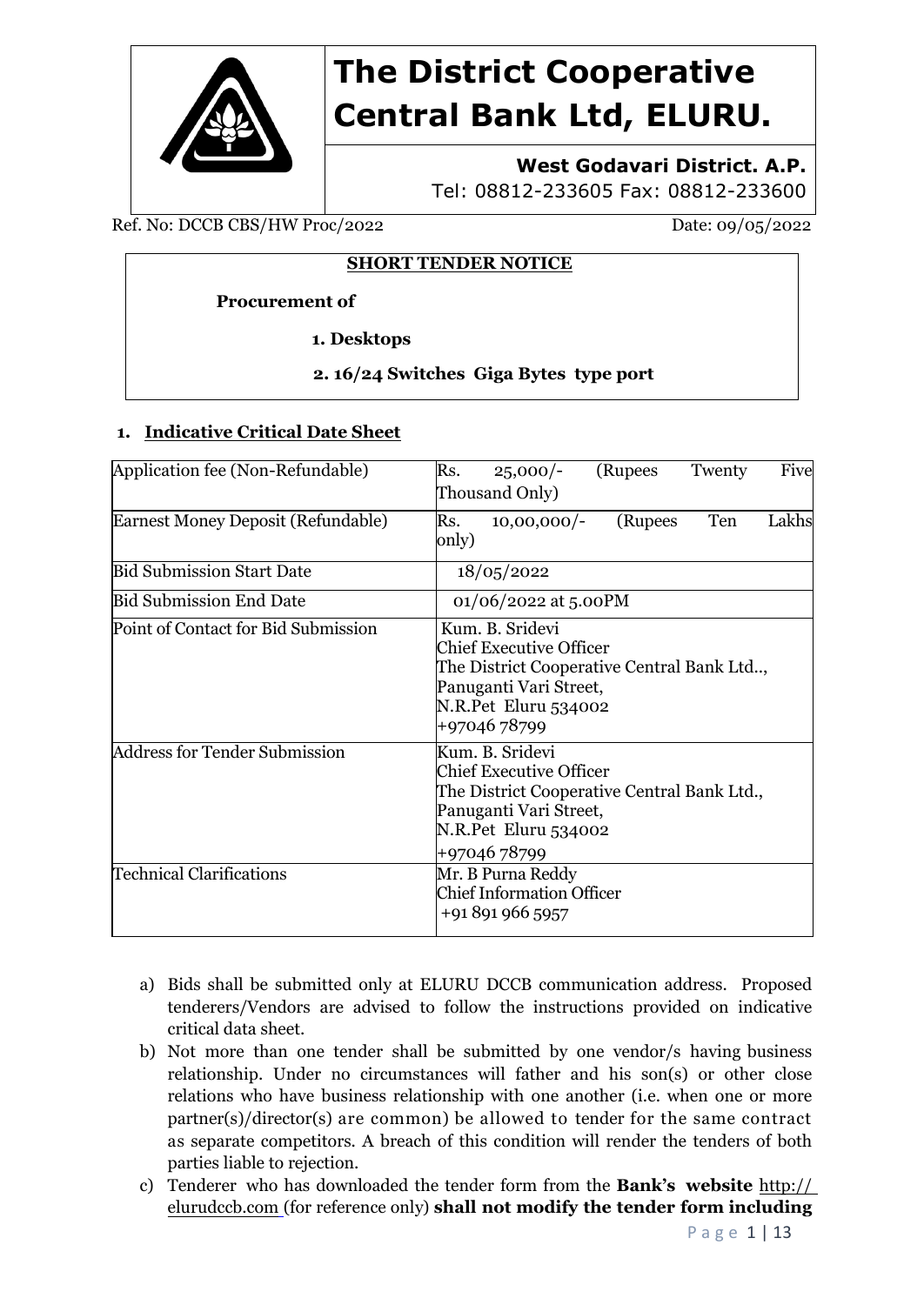**downloaded price bid template in any manner**. In case, if the same is found to be tampered/modified in any manner, tender will be completely rejected and APPLICATION FEE would be forfeited and vendor is liable to be banned from doing business with DCC Bank.

d) Intending vendors are advised to visit again Bank's website  $http://$ elurudccb.com at least 1 day prior to closing date of submission of tender for any corrigendum / addendum/ amendment

# **2. Application Fee Payment & Tender cost(Non-Refundable)**

- a) Application fee of tender is to be deposited through DD in favour of DCCB ELURU payable at Eluru. Bidders are required to submit the instruments of APPLICATION FEE (Non-Refundable) along with tender document.
- b) The hard copy of original instruments in respect of cost of tender document should be put in separate envelope duly sealed must be enclosed with tender. The tender fee/ cost of tender shall be non-refundable.
- c) Bids will be opened as per date/time as mentioned in the **Tender Critical Date Sheet.**

# **3. Submission of Tender**

- *a) The tender shall be submitted in Two parts", viz., Technical bid and Financial bid.*
- *b)* All the pages of bid being submitted must be sequentially numbered by the bidder irrespective of nature of content of the documents before submitting.
- *c)* The offers submitted by Telegram/Fax/email shall not be considered. No correspondence will be entertained in this matter.

# **4. Searching For Tender Documents**

- a) Bidders can log on to DCCB portal and search for tenders under Tenders tab.
- b) Once the bidders have selected the tenders they are interested in, they may download the required documents / tender schedules.
- c) The bidder should make a note of the point of contact assigned to each tender, in case they want to obtain any clarification / help from the Helpdesk.

# **5. Preparation Of Bids**

- a) Bidder should take into accountany corrigendum published on the tender document before submitting their bids.
- b) Please go through the tender advertisement and the tender document carefully to understand the documents required to be submitted as part of the bid. Please note the number of covers in which the bid documents have to be submitted, the number of documents – including the names and content of each of the document that need to be submitted. Any deviations from these may lead to rejection of the bid.
- c) Bidder, in advance, should get ready the bid documents to be submitted as indicated in the tender document / schedule.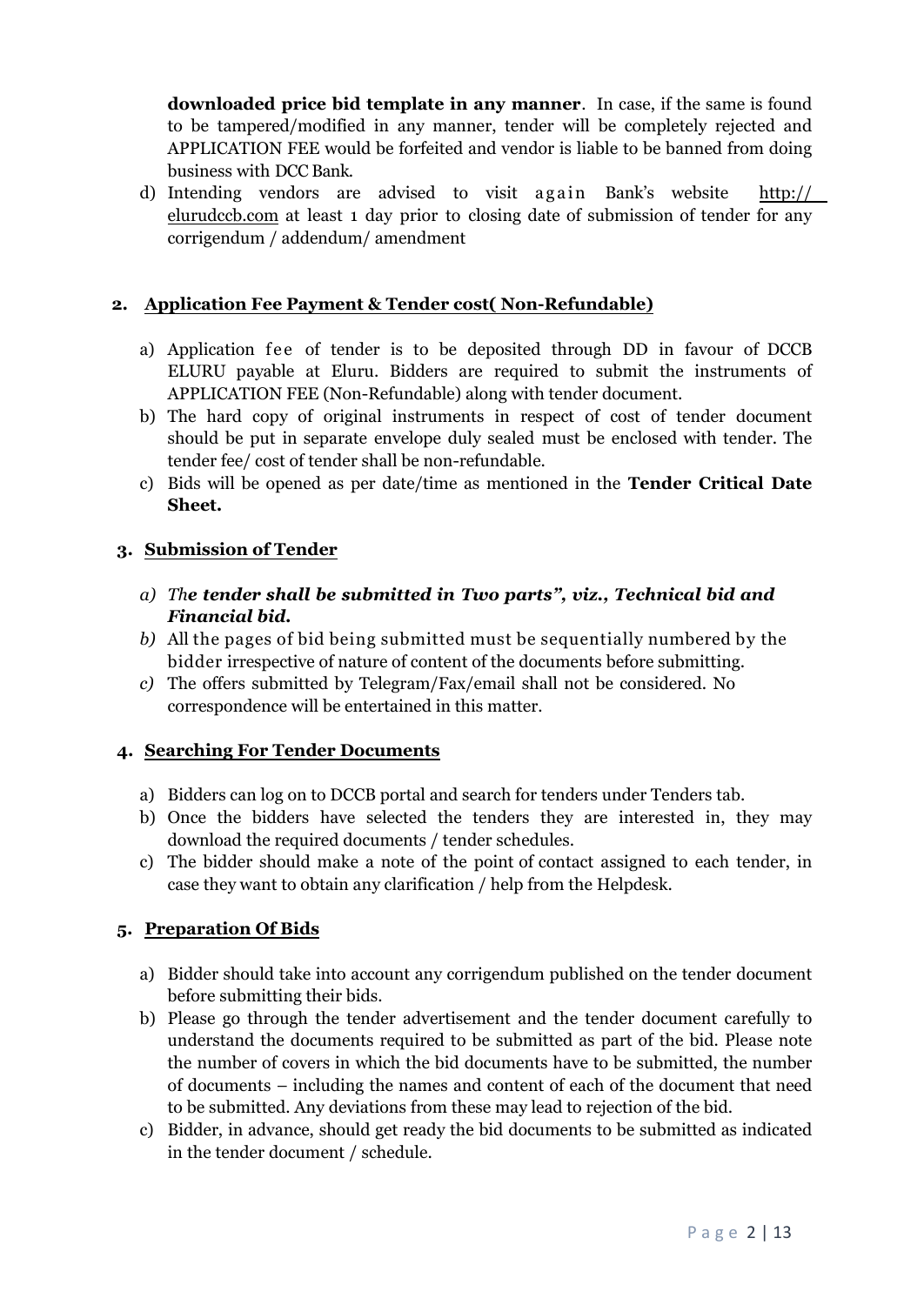# **6. Submission Of Bids**

- a) **Technical Bid and Commercial Bid to be submitted separately.**
- b) Bidder should submit well in advance for bid submission so that they can avoid last minute hurry. Bidder will be responsible for any delay due to other issues.
- c) The bidder has to sign and put seal on the required bid documents one by one as indicated in the tender document.
- d) Bidder has to pay the tender fee / APPLICATION FEE as applicable and enter details of the instrument.
- e) Bidder should prepare the APPLICATION as per the instructions specified in the
- tender document. The original should be enclosed with tender.<br>f) Bidders are requested to note that they should necessarily submit their financial bids in the format provided and no other format is acceptable.

#### **7. Assistance To Bidders**

- a) Any queries relating to the tender document and the terms and conditions contained therein should be addressed to the Tender Inviting Authority for a tender or the relevant contact person indicated in the tender.
- b) Any queries relating to the technical clarifications should be addressed to the Tender Inviting Authority for a tender or the relevant contact person indicated in the tender.

#### **8. Request For Proposal**

- **a) Preface:-** The District Cooperative Bank Ltd., is a Govt. partnered Bank working with its Head Office in Eluru and 34 Branches. The Bank is floating this RFP to finalize L1 bidder for procurement of Desktops for office purpose.
- **b) Objective of the RFP:** DCCB is issuing this Request For Proposal Document, hereinafter called as a Tender, to vendors who are eligible to participate in the competitive Tendering for providing required hardware.
- **c) Scope of Work:** Supply and installation of the items intended to be procured through this RFP/Tender through the DCC Bank and their Branches.

#### **d) Hardware Particulars:**

| S. No | Product  | <b>Oty</b> |
|-------|----------|------------|
| ı.    | Desktops | 117        |

#### **1. Configuration for Desktops:**

| Sl.            | Feature   | Specification description                             |
|----------------|-----------|-------------------------------------------------------|
| N <sub>0</sub> |           |                                                       |
|                | Make      |                                                       |
| 2.             | Model     |                                                       |
|                |           |                                                       |
| 3.             | Processor | toth Gen. Intel Core is Processor (or) AMD equivalent |
|                |           |                                                       |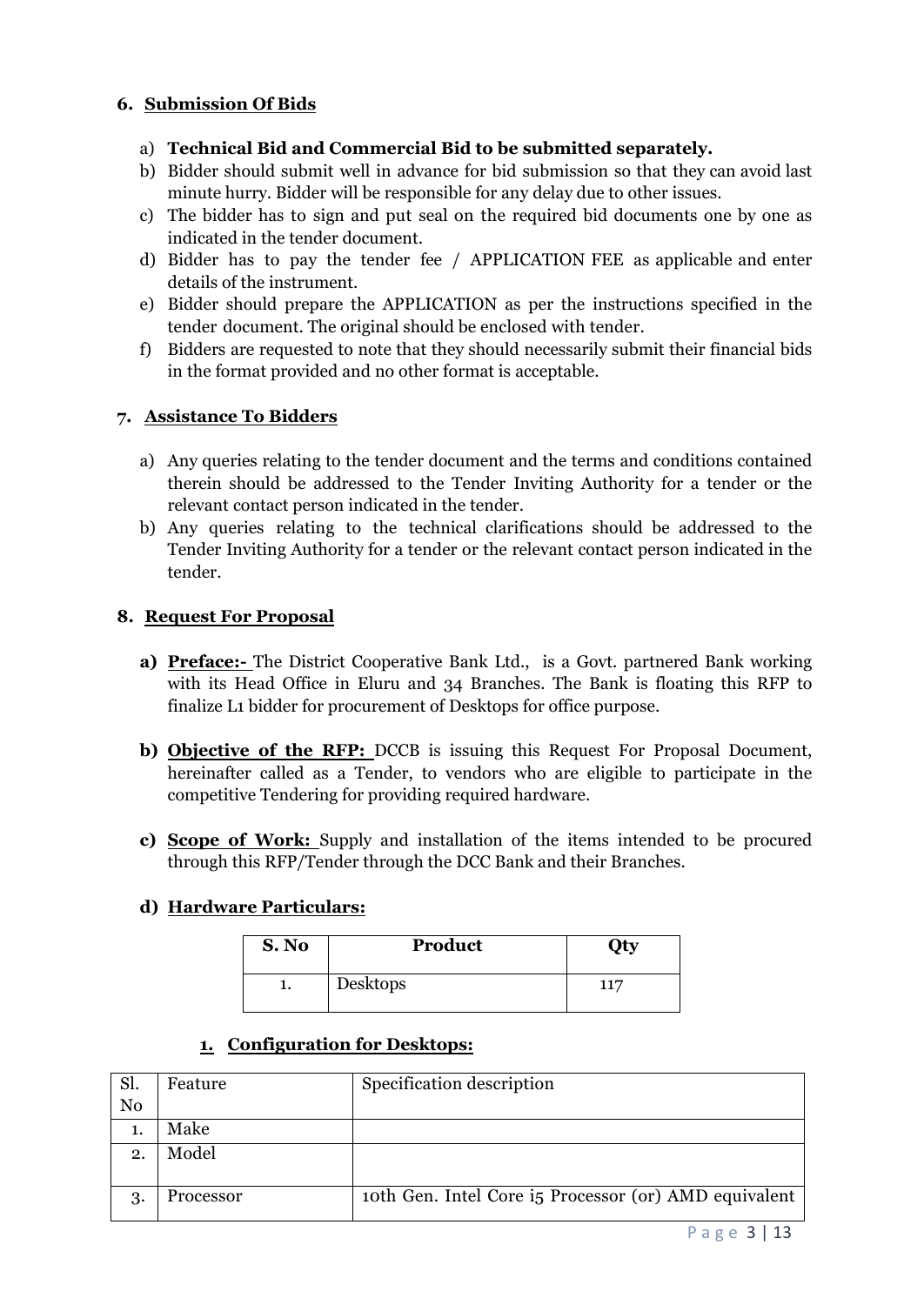|     |                         | Processor or higher, 3.1 GHz base frequency UP to 4.5                                          |
|-----|-------------------------|------------------------------------------------------------------------------------------------|
|     |                         | GHz max.turbo frequency 12 MB cache,6 cores,12                                                 |
|     |                         | thread vPro Enabled/AMD Ryzen 53400G                                                           |
| 4.  | Chipset                 | <b>Compatible Chipset</b>                                                                      |
| 5.  | Motherboard             | OEM Motherboard with logo embossed (no sticker)                                                |
| 6.  | <b>RAM</b>              | Min.8GB DDR 4 RAM 2666 Memory expandable up to                                                 |
|     |                         | 32GB; Two DIMM slots                                                                           |
| 7.  | Hard drive              | 1TB HDD or Higher                                                                              |
| 8.  | <b>Optical Drive</b>    | Min 8x SATA DVD writer                                                                         |
| 9.  | NIC/Ethernet            | 10/100/1000 on-board integrated Network Port                                                   |
| 10. | Graphics                | <b>Integrated Graphics</b>                                                                     |
| 11. | Audio/ Multimedia       | <b>Integrated Audio Controller</b>                                                             |
| 12. | Display Monitor         | $18.5$ " (+/- 0.1) Display Monitor with TCO'7 certification<br><< Same make as PC >> or Higher |
| 13. | Keyboard                | USB Minimum 104 Keys Business Keyboard << Same                                                 |
|     |                         | make as PC >>                                                                                  |
| 14. | Mouse                   | USB 2 button Optical Scroll mouse with Mouse pad <<                                            |
|     |                         | Same make as PC >>                                                                             |
| 15. | Ports                   | 6 Nos. of USB Ports or Higher including Min. 2Nos of                                           |
|     |                         | USB 3.0, Min. 2Nos. of HDMI, DP/DVI/VGA Port.                                                  |
| 16. | Form Factor             | Tower Model /SFF                                                                               |
| 17. | Power Supply            | Min 85% or above energy efficient Power Supply                                                 |
| 18. | Certifications          | For OEM : ISO 9001 : 2008, ISO 14001, ISO 27001 or                                             |
|     |                         | Latest                                                                                         |
|     |                         | For PC:: MS Windows Certified << Certifications to be                                          |
|     |                         | enclosed >> $\prec$ < EPEAT >> $\prec$ <fcc>&gt; <math>\prec</math><rohs>&gt;</rohs></fcc>     |
| 19. | <b>Operating System</b> | Pre-Loaded MS Windows 10 Professional 64 bit with                                              |
|     |                         | generic product key License. However, the product key                                          |
|     |                         | should be mentioned in the installation report at the                                          |
|     |                         | time of installation.                                                                          |
| 20. | Accessories             | With required connecting cables and driver media                                               |
|     |                         | should be supplied                                                                             |
| 21. | Warranty                | 3 Years Standard On Site Comprehensive Hardware                                                |
|     |                         | Warranty (including O.S. support, Spares- Parts/<br>Service/Labour/ On-site)                   |
|     |                         |                                                                                                |

# **2. 16/24 Switches:**

| S. No | <b>Product</b>                |    |
|-------|-------------------------------|----|
| ı.    | 16 Switches Port (Giga Bytes) | 34 |
| 2.    | 24 Switches Port (Giga Bytes) |    |

# **9. Eligibility Criteria**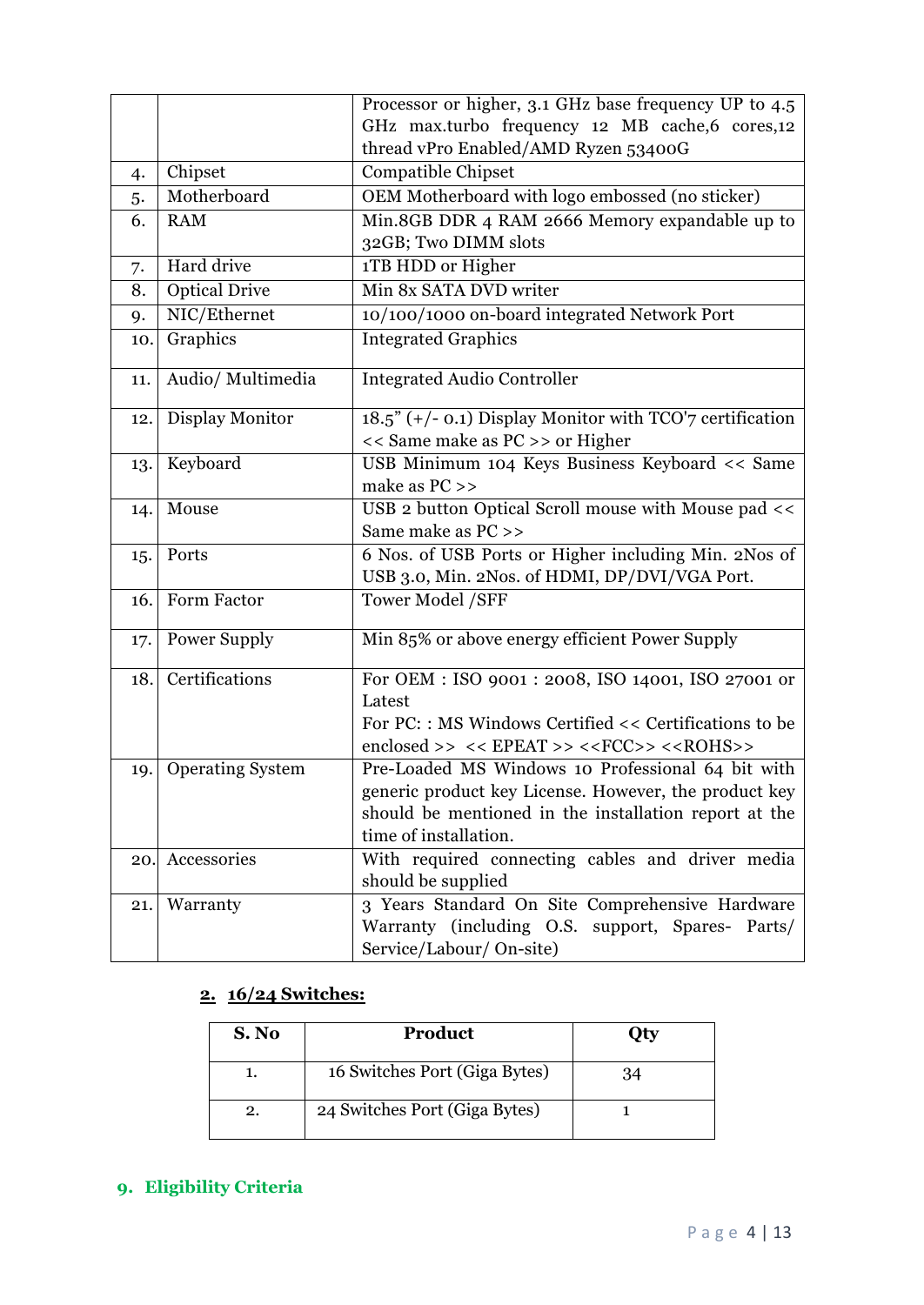- a) The Bidder should have its Registered Office/Branch Office with AP GST No. in the State of Andhra Pradesh and all invoices are to be raised with APGST No. only.
- b) Average Annual financial turnover during the last 3 years ending 31st March of 2022 should not be less than 20 crore (relevant data to be submitted along with bid form)
- c) Bidder must have its own valid PAN No. and GST Registration No. TIN & CIN registered in the state of Andhra Pradesh.
- d) The bidder should have at least one support/service centre in the District Head Quarters.
- e) The Bidder should have supplied Hardware (Desktops) to at least two organisations out of which at least one should be State/Central Govts., or nationalized banks or other Govt. Sectors.
- f) During last 5(five) years the bidder should not have been blacklisted from participating in bid by any other Govt. organization. An undertaking to this effect is to be submitted by the bidders. If subsequently the bidder's undertaking is found to be incorrect the tender/order if placed on the bidder with reference to this tender shall be cancelled.
- g) The bidder should have valid ISO 9001 certification for their organization. A copy of the valid certificate must be submitted with the techno-commercial bid.
- h) Rate contract is applicable on Base Unit. The Rate contract is applicable for a period of 180 days from the date of the Purchase Order.
- i) Total cost inclusive of GST to be indicated.
- j) Bidder should submit the Manufacturer Authorization form (MAF) for all the listed infrastructure without fail. Failing which, the application would stand disqualified at technical bid scrutiny level.
- k) Supply and installation shall be within 30 days from the date of acceptance of PO.
- l) License keys shall be provided for the preloaded Operating System
- m) 3 years Warranty Certificate by the vendor for the hardware viz., Desktops, shall be submitted during delivery/installation.
- n) Warranty of 3 years for Desktops shall be updated in Manufacturers website.
- o) Support during warranty period shall be provided onsite whenever required.
- p) Delivery locations: HO(Eluru) & 34 Branches (Old W.G.Dist)
- q) The Bank, at any point of time, can modify/amend/cancel the process/procurement without assigning any reason.

#### **Note: Bid without a valid** *APPLICATION FEE* **will be rejected outright.**

#### **10.Payment terms**

- a) 90% of the order value will be released after completion of delivery and installation of the hardware. Submission of Delivery challan, Installation Report and Warranty Certificate are compulsory for the release of payment.
- b) 10% of the order value will be released on submission of Bank Guarantee within 6 months from the date of Invoice or completion of 6 months from the date of installation.

#### **11. Bid should be submitted only**

a) Bidder who has downloaded the tender from the ELURU DCCB Website and shall not tamper/modify the tender form including downloaded price bid template in any manner. In case if the same is found to be tampered/modified in any manner, tender will be completely rejected and APPLICATION FEE would be forfeited and bidder is liable to be banned from doing business with DCCB.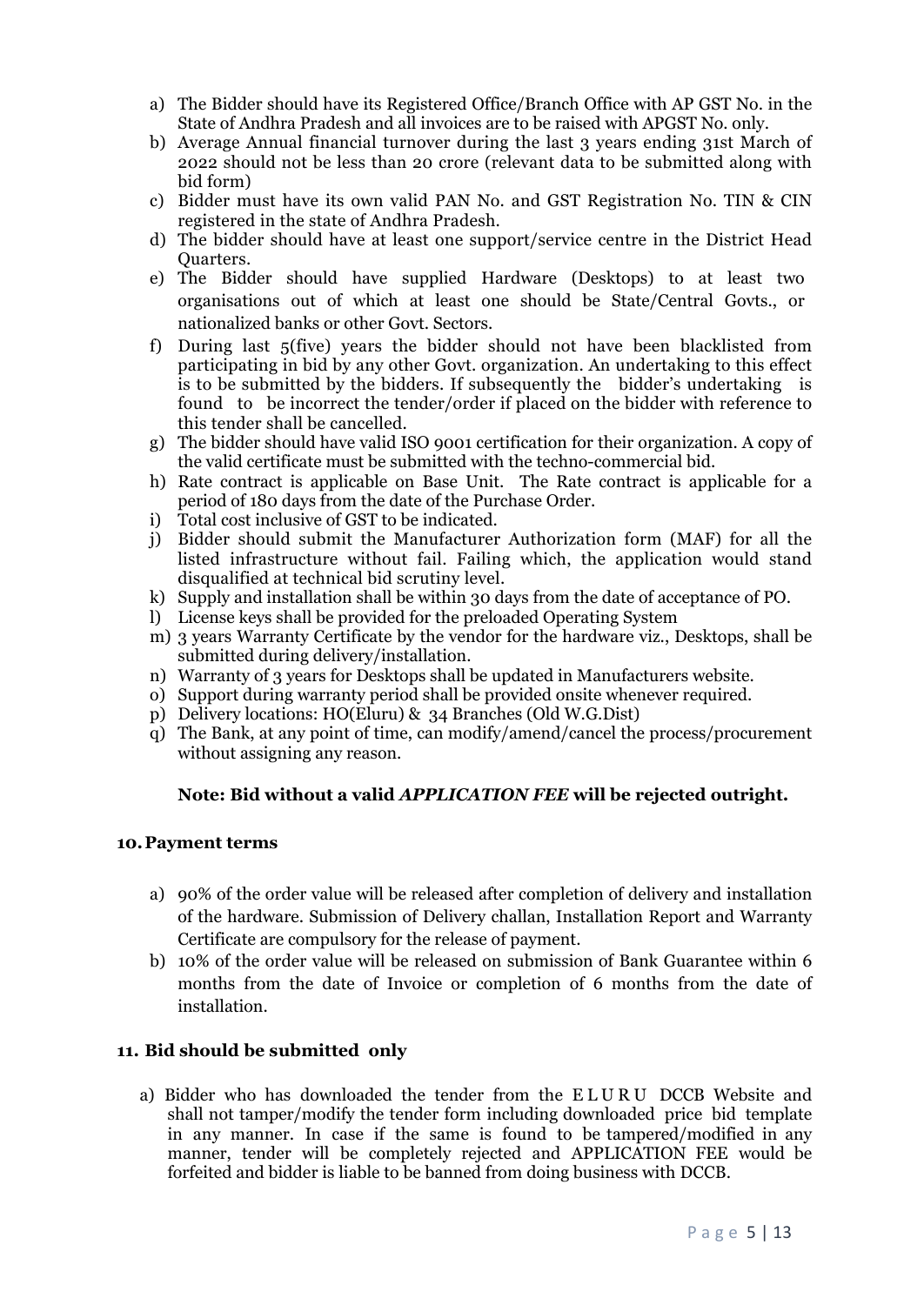- b) Bidders are advised to visit again DCCB website at least 1 day prior to closing date of submission of tender for any corrigendum / addendum/ amendment.
- c) The offers submitted by Telegram/Fax/email shall not be considered. No correspondence will be entertained in this matter

#### **12. Signing and Submission of Tender**

- a) The technical offer of the RFP response should be submitted in two copies.
- b) Participation in the Tendering process implies giving consent to all the terms, conditions and other requirements contained in any part of the Tender document.
- c) The Tender shall be typed or written in indelible ink as instructed in respective parts and shall be signed by the vendor or person or persons duly authorized to bind the vendor to the Contract. The person or persons signing the Tenders shall initial all pages of the Tenders.
- d) Any interlineations, erasures, or overwriting shall be valid if only they are authenticated by full signature of the person signing the Tenders.
- e) Proposals for Technical Bid and Commercial Bid are to be sealed in separate envelopes and submitted to the address given below. All the envelopes must be super-scribed with the following information:
	- Type of Offer (Technical or Commercial) Due Date Name of Vendor
	-
	-
- f) **Envelope I (Technical Offer-T.O.):** The Technical Offer should be complete in all respects and contain all information asked for, except prices. The T.O. should include all items asked for in the attached Annexure-I. The technical offer should not contain any price information. The T.O. should be complete to indicate that all products and services asked for as quoted. Where available, the vendor should clearly indicate the product code/part no. For example, the Technical Offer should mention that AMC charges are included in the Commercial Offer, without mentioning the actual amounts in the T.O.

#### g) **Envelope-II (Commercial Offer-C.O.):**

- The Commercial Offer (C.O.) should give all relevant price information in Indian Rupees and should not contradict the T.O. in any manner.
- These two envelopes containing the Technical and Commercial Offer should be simultaneously submitted. Please note that if any envelope is found to contain both technical and commercial offer, then that offer shall not be considered.
- If the envelopes are not sealed and marked as indicated above, the Bank will assume no responsibility for the Tender's misplacement or premature opening.
- The envelopes duly sealed should be submitted on or before 5.00 PM on 26-05- 2022 at the address given below:
- **13. Validation of Interlineations in Bid:-** Any interlineations, erasures, alterations, additions or overwriting shall be valid only if the person or persons signing the bid have authenticated the same with signature.
- **14. Responsibility of Bidder:-** If the outer envelope is not sealed and marked as required, Bank will assume no responsibility for the Bid's misplacement or premature opening.
- **15. Rejection of Bid:-** The Bid Document shall be submitted in the form of printed document. Bids submitted by Telex, fax or email would not be entertained. Any condition put forth by the bidder not conforming to the bid requirements shall not be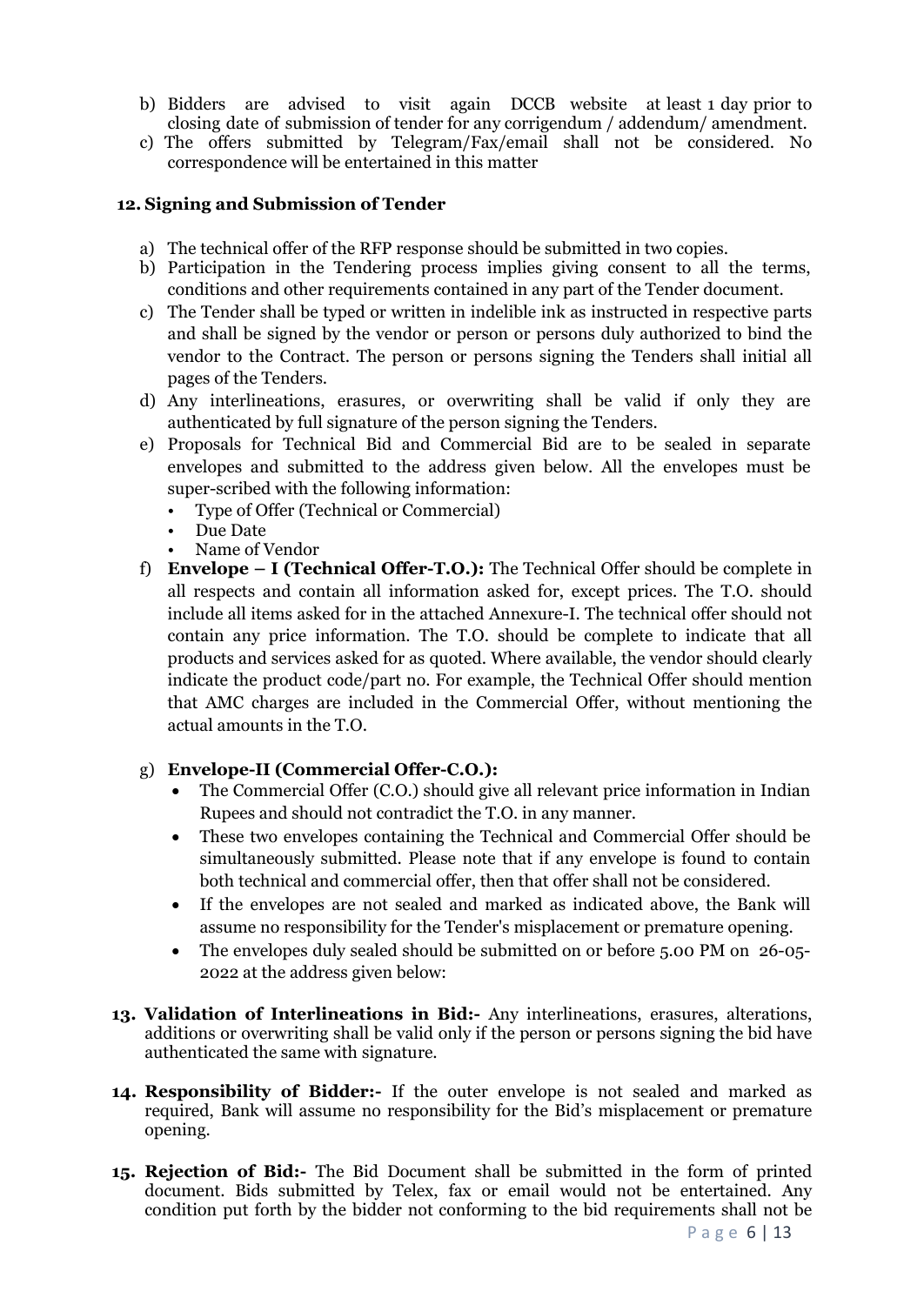entertained **and such bid shall be rejected.**

- **16. Late Bids:-** Any bid received by DCCB after the deadline for submission of bids prescribed by DCCB, will be summarily rejected and returned unopened to the Bidder. DCCB shall not be responsible for any postal delay or non-receipt  $\bar{I}$  non-delivery of the documents. No further correspondence on this subject will be entertained.
- **17. Announcement of Bids:-** The Bidder's names, bid modifications or withdrawals and the presence or absence of requisite bid security and such other details will be announced at the time of opening. No bid shall be rejected at bid opening, except for late bids.
- **18. Bids Not Considered For Evaluation:-** Bids those are rejected during the bid evaluation process shall not be considered for further evaluation, irrespective of the circumstances.
- **19. Opening 0f Commercial Bids:-** Commercial Bids will be opened and compared at the specified date and time. The name of Bidder, bid prices, total amount of each Bid, etc. shall be announced by the DCCB at the Commercial Bid opening. The Bank reserves the right to go for reverse bidding process/further price negotiation with L1 Bidder or all Bidders who are technically qualified.
- **20. Clarification of Bids:-** To assist in the evaluation, comparison and an examination of bids, DCCB may, at its sole discretion, ask the Bidder for a clarification of its bid including breakup of rates. The request for clarification and the response shall be in writing. If the response to the clarification is not received before the expiration of deadline prescribed in the request, DCCB reserves the right to make its own reasonable assumptions at the total risk and cost of the bidder.
- **21. Completeness of Bids:-** DCCB will examine the bids to determine whether they are complete, whether they meet all the conditions of the Tender Document and Technical Specifications, whether any computational errors have been made, whether required sureties have been furnished, whether the documents have been properly signed and whether the Bid Documents are substantially responsive to the requirements of the Tender Document.
- **22. Rectification of Errors:** Arithmetical errors will be rectified on the following basis: If there is a discrepancy between the rates in words and figures, the rate in words will govern. If the bidder does not accept the correction of errors, his bid will be rejected and his APPLICATION FEE may be forfeited.
- **23. Rejection of Bid:-** A bid that does not meet all pre-qualification criteria or is not responsive shall be rejected by DCCB and may notsubsequently be made responsive by correction or withdrawal of the non-conforming deviation or reservation by the bidder.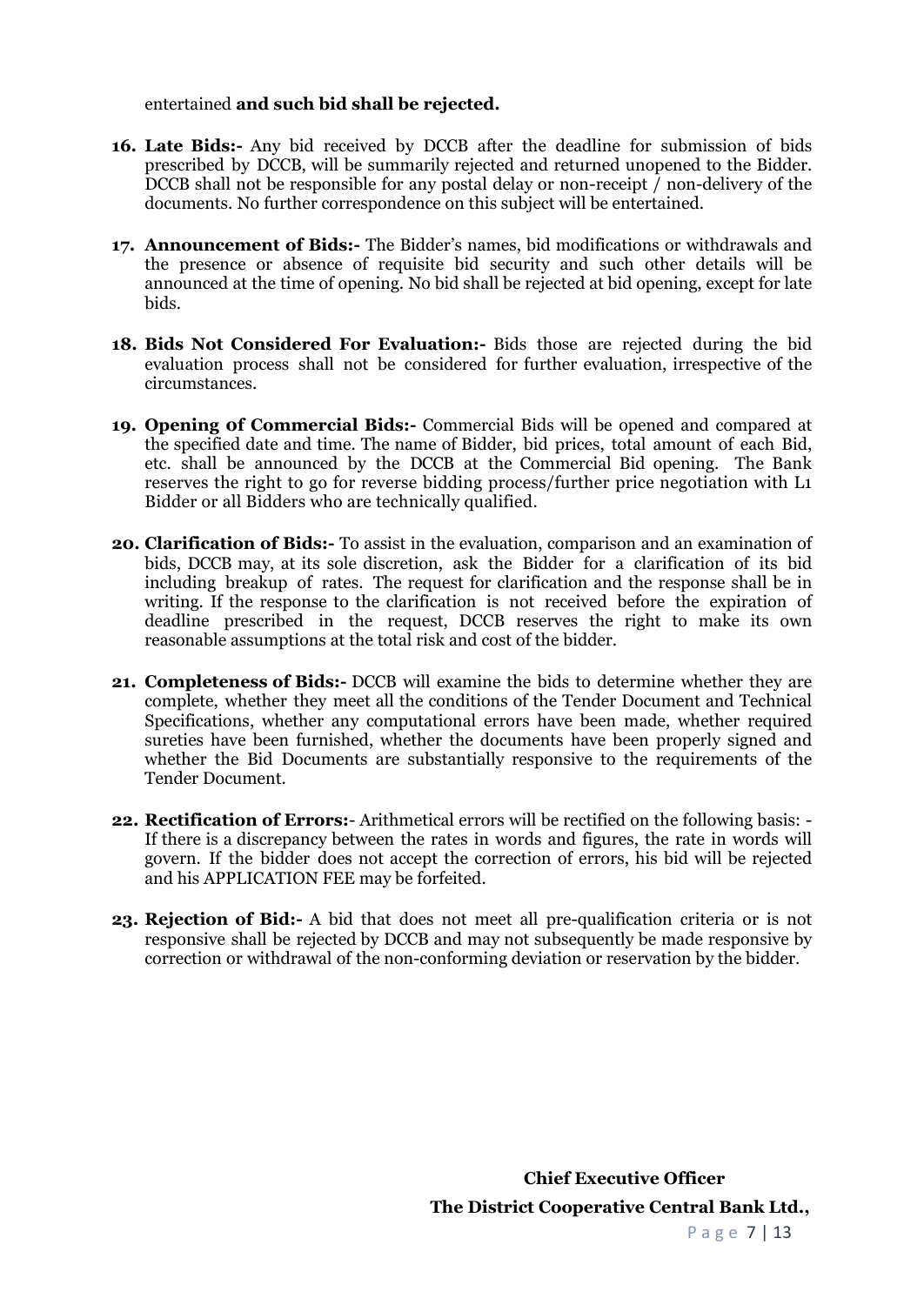**Eluru, W.G.Dist.**

# **Commercial Response**

Ref No.

To, The Chief Executive Officer, The District Cooperative Central Bank Ltd., Eluru.

Dear Sir

Sub: RFP for DCCB CBS HW Procurement – Submission of Proposal – Reg

Ref: DCCB CBS/HW Proc./2022, dated -- -- 2022

#### **Hardware Particulars:**

| S. No | Product  | <b>Oty</b> |
|-------|----------|------------|
| ı.    | Desktops | 117        |

# **1. Configuration for Desktops:**

| Sl.            | Feature              | Specification description                             |
|----------------|----------------------|-------------------------------------------------------|
| N <sub>0</sub> |                      |                                                       |
|                | <b>1.</b> Make       |                                                       |
|                |                      |                                                       |
| 2.             | Model                |                                                       |
| 3.             | Processor            | toth Gen. Intel Core is Processor (or) AMD equivalent |
|                |                      | Processor or higher, 3.1 GHz base frequency UP to 4.5 |
|                |                      | GHz max.turbo frequency 12 MB cache, 6 cores, 12      |
|                |                      | thread vPro Enabled/AMD Ryzen 53400G                  |
| 4.             | Chipset              | <b>Compatible Chipset</b>                             |
| 5.             | Motherboard          | OEM Motherboard with logo embossed (no sticker)       |
| 6.             | <b>RAM</b>           | Min.8GB DDR 4 RAM 2666 Memory expandable up to        |
|                |                      | 32GB; Two DIMM slots                                  |
| 7.             | Hard drive           | 1TB HDD or Higher                                     |
| 8.             | <b>Optical Drive</b> | Min 8x SATA DVD writer                                |
| 9.             | NIC/Ethernet         | 10/100/1000 on-board integrated Network Port          |
| 10.            | Graphics             | <b>Integrated Graphics</b>                            |
| 11.            | Audio/Multimedia     | <b>Integrated Audio Controller</b>                    |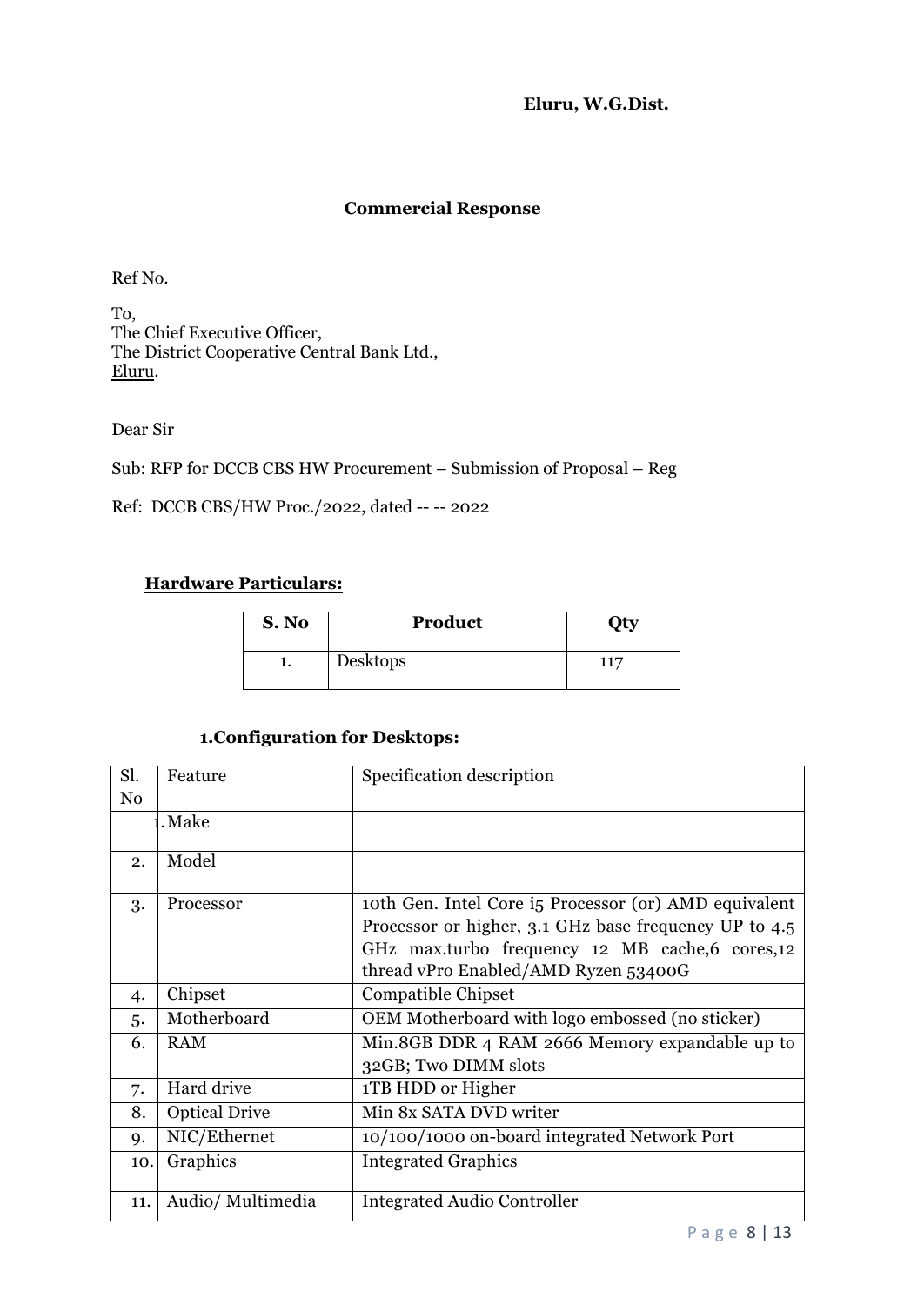| 12. | Display Monitor         | $18.5$ " (+/- 0.1) Display Monitor with TCO'7 certification                                |
|-----|-------------------------|--------------------------------------------------------------------------------------------|
|     |                         | << Same make as PC >> or Higher                                                            |
| 13. | Keyboard                | USB Minimum 104 Keys Business Keyboard << Same                                             |
|     |                         | make as $PC \gg$                                                                           |
| 14. | Mouse                   | USB 2 button Optical Scroll mouse with Mouse pad <<                                        |
|     |                         | Same make as PC >>                                                                         |
| 15. | Ports                   | 6 Nos. of USB Ports or Higher including Min. 2Nos of                                       |
|     |                         | USB 3.0, Min. 2Nos. of HDMI, DP/DVI/VGA Port.                                              |
| 16. | Form Factor             | <b>Tower Model /SFF</b>                                                                    |
|     |                         |                                                                                            |
| 17. | Power Supply            | Min 85% or above energy efficient Power Supply                                             |
| 18. | Certifications          | For OEM : ISO 9001 : 2008, ISO 14001, ISO 27001 or                                         |
|     |                         | Latest                                                                                     |
|     |                         | For PC:: MS Windows Certified << Certifications to be                                      |
|     |                         | enclosed >> $\prec$ < EPEAT >> $\prec$ <fcc>&gt; <math>\prec</math><rohs>&gt;</rohs></fcc> |
| 19. | <b>Operating System</b> | Pre-Loaded MS Windows 10 Professional 64 bit with                                          |
|     |                         | generic product key License. However, the product key                                      |
|     |                         |                                                                                            |
|     |                         | should be mentioned in the installation report at the                                      |
|     |                         | time of installation.                                                                      |
| 20. | Accessories             | With required connecting cables and driver media                                           |
|     |                         | should be supplied                                                                         |
| 21. | Warranty                | 3 Years Standard On Site Comprehensive Hardware                                            |
|     |                         | Warranty (including O.S. support, Spares- Parts/                                           |
|     |                         | Service/Labour/ On-site)                                                                   |

# **2. 16/24 Switches:**

| S. No | Product                       | Эtу |
|-------|-------------------------------|-----|
|       | 16 Switches Port (Giga Bytes) | 34  |
| 2.    | 24 Switches Port (Giga Bytes) |     |

Yours Truly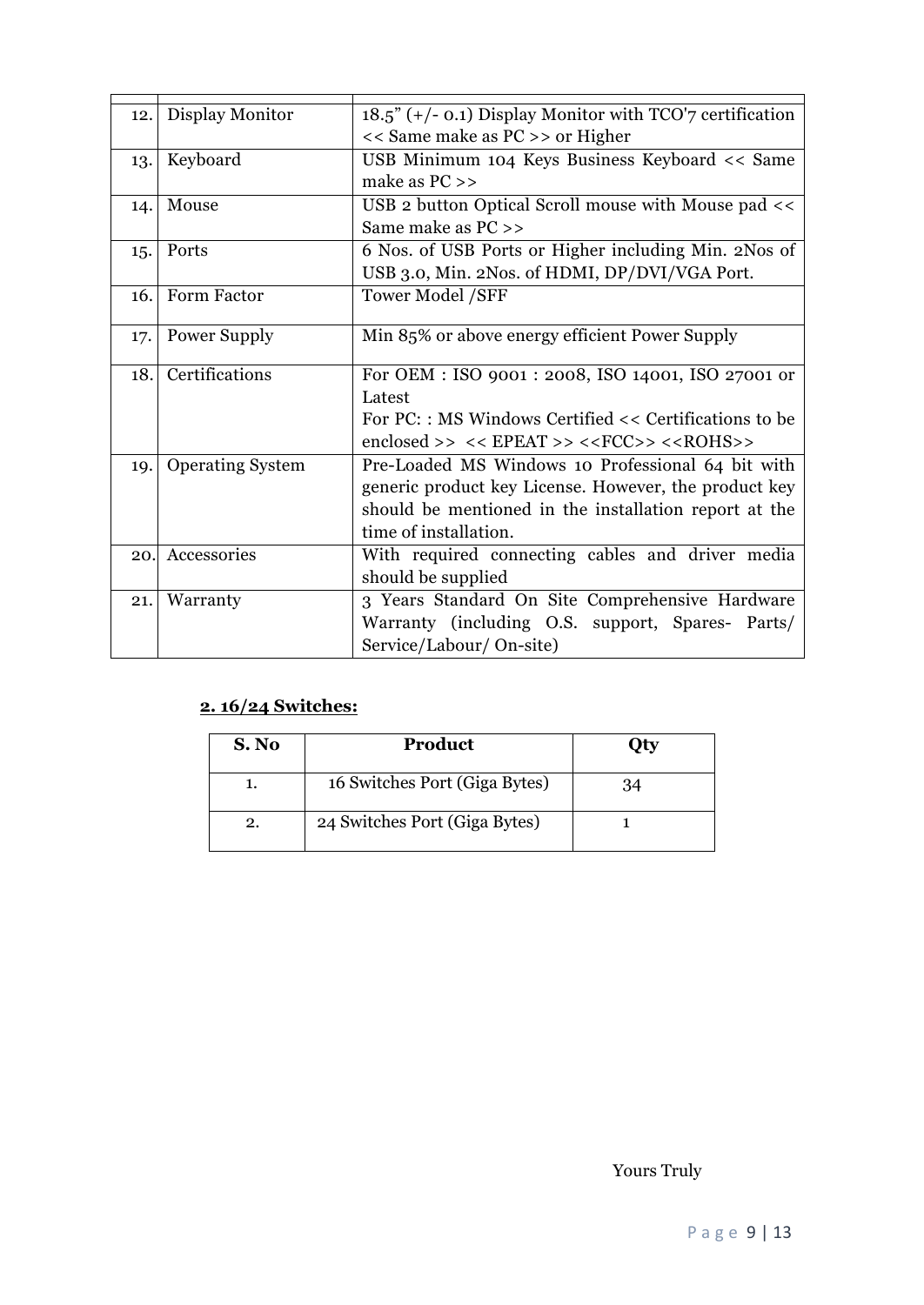#### **MANUFACTURER'S AUTHORIZATION FORM**

*Date:* 

To, The Chief Executive Officer, The District Cooperative Central Bank Ltd., Eluru.

# Sub: Manufacturer Authorization for Tender No. DCCB CBS/HW Proc./2022, dated . . .2022 **Ref: DCCB CBS/HW Proc./2022 , dated \_\_.\_\_.2022**

Dear Sir,

We, < OEM > having our registered office at < OEM address>, are an established manufacturer of < name of quoted item >. We < OEM> solely authorized to quote our product for above mentioned tender.

Our full support is extended in all respects for supply and maintenance of our product. We also ensure for supply & service of the listed Infrastructure at least for a period of 1 year from \_\_\_\_\_\_\_\_\_\_\_\_\_\_\_\_\_\_\_\_\_ (date of closure of warranty), as per tender terms. In case of any difficulties in logging complaint at bidder end, user will have option to log complaint at our call support center. We also undertake that in case of default in execution of this tender by the bidder, we will take all liabilities and responsibilities and necessary steps for successful execution of this tender. We also undertake that to meet the timelines defined in the tender. We will ensure that the AMC services are made available to DCCB in time. If the supplied product is declared end of life, we will ensure that a suitable equivalent or higher roll over product is offered to Bank for due approval and order execution thereafter.

Thanking You

For Name: Designation:

Note: This letter of authority should be on the letterhead of the manufacturer and should be signed by a person competent and having the power of attorney to legally bind the manufacturer. The Bidder in its bid should include it.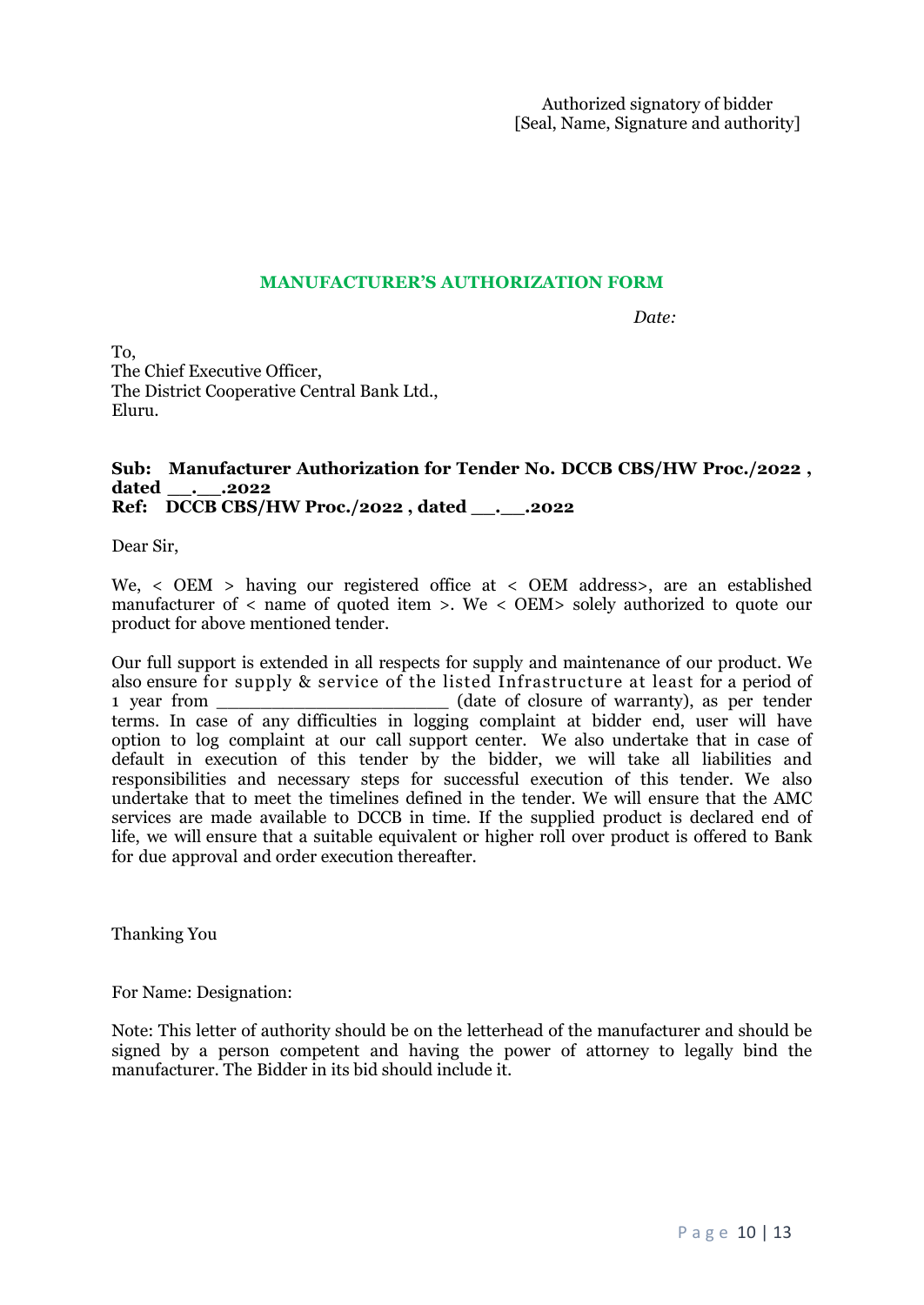#### **Declaration regarding Clean Track Record**

(On the letter head of the bidder)

**Date:**

**To**

To, The Chief Executive Officer, The District Cooperative Central Bank Ltd., Eluru.

# **Sub: Declaration regarding Clean Track Record for Tender No. DCCB CBS/HW Proc./2022 , dated \_\_.\_\_.2022 Ref: DCCB CBS/HW Proc./2022 , dated \_\_.\_\_.2022**

Dear Sir,

Sir,

I have carefully gone through the Terms & Conditions contained in the Tender Ref. No:<br>I hereby declare that my company has not been debarred/ blacklisted by any Central or State Government/ Semi Government Departments or Organizations in India for non-satisfactory past performance, corrupt, fraudulent or any other unethical business practices during the past 5 years. I further certify that I am competent officer in my company to make this declaration.

Yours Truly

Authorized signatory of bidder [Seal, Name, Signature and authority]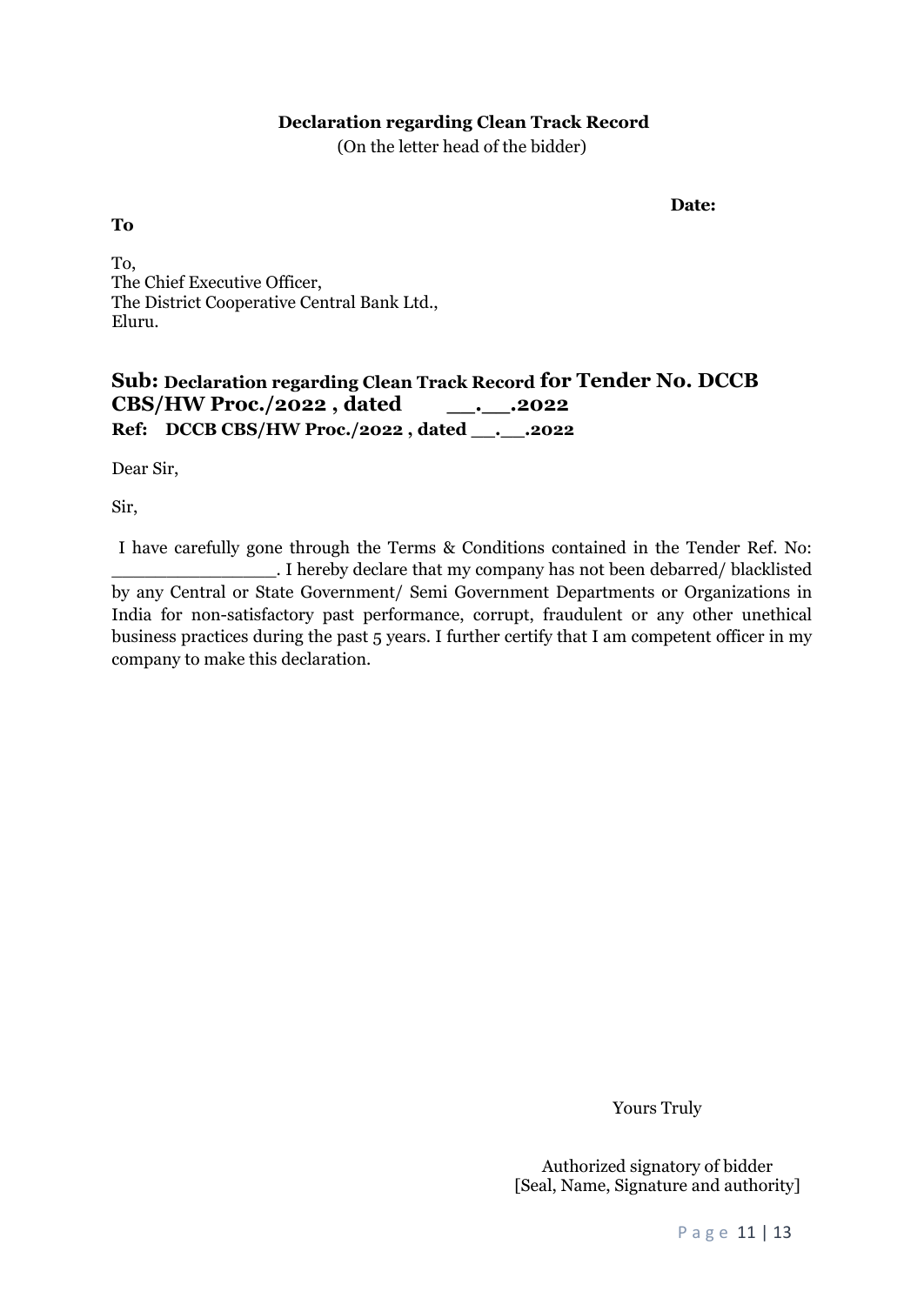#### Turn over details as per eligibility criteria Relevant documents are to be uploaded as attachment

| S.No | Year    | Amount (Rs in Lakhs) |
|------|---------|----------------------|
|      | 2018-19 |                      |
| ົ    | 2019-20 |                      |
|      | 2020-21 |                      |
|      | 2021-22 |                      |

The audited financial statements need to be attached by the tenderer.

Yours Truly

Authorized signatory of bidder [Seal, Name, Signature and authority]